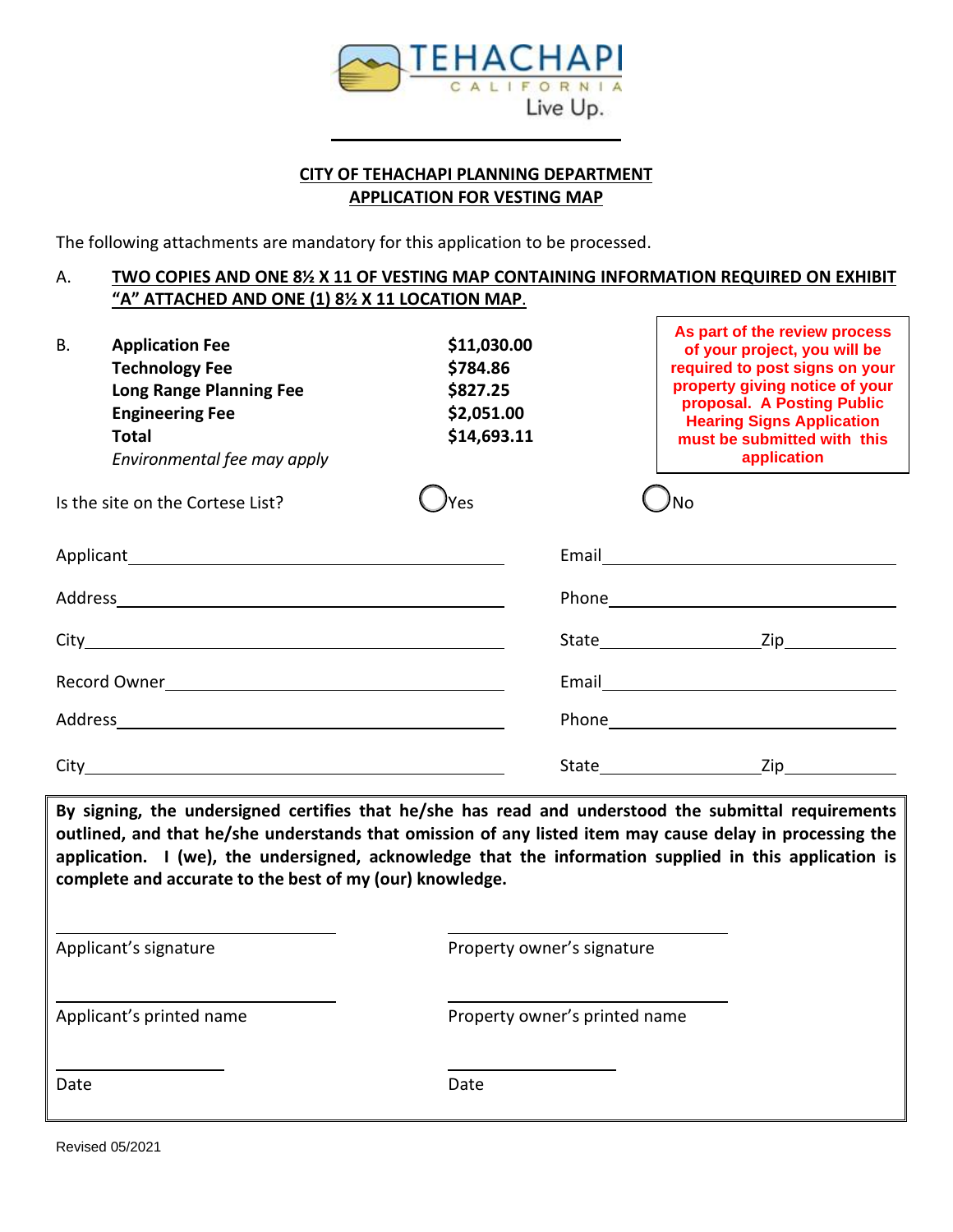## **EXHIBIT "A***"*

#### **FORM OF TENTATIVE MAP**

The tentative map shall be legibly drawn of sufficient size to show the details of the plan clearly and shall contain the following information:

- 1. The tract/parcel number as obtained from the County Recorder;
- 2. Sufficient description to define the location and boundaries of the proposed subdivision/parcel map; gross area in acres; Assessor's Parcel Number;
- 3. Name and address of record owner or owners;
- 4. Name and address of the subdividers;
- 5. Name and address of engineer or surveyor responsible for preparation of said map with his/her stamp and signature (Sec. 8761, L.S. Act);
- 6. Locations, names, and present widths of adjacent streets, highways and ways;
- 7. Locations, names and widths of all existing and proposed streets, highways, and ways in the subdivision/parcel map to be offered for dedication, and proposed improvements thereto;
- 8. Locations and widths of all existing or proposed easements for drainage, sewage, public utilities, private water lines and ditches and irrigation canals or conduits;
- 9. Adjacent subdivision maps;
- 10. Approximate radius of each curve and its interior angle;
- 11. Number and dimensions of all lots;
- 12. Approximate location of area subject to inundation or storm water overflow, and the location, width, and direction of flow of all water courses in and adjacent to the subdivision;
- 13. Plan and easements for drainage and for handling storm water;
- 14. Names of power, phone, gas and cable t.v. companies;
- 15. Source of water supply;
- 16. Method of sewage and sewage disposal;